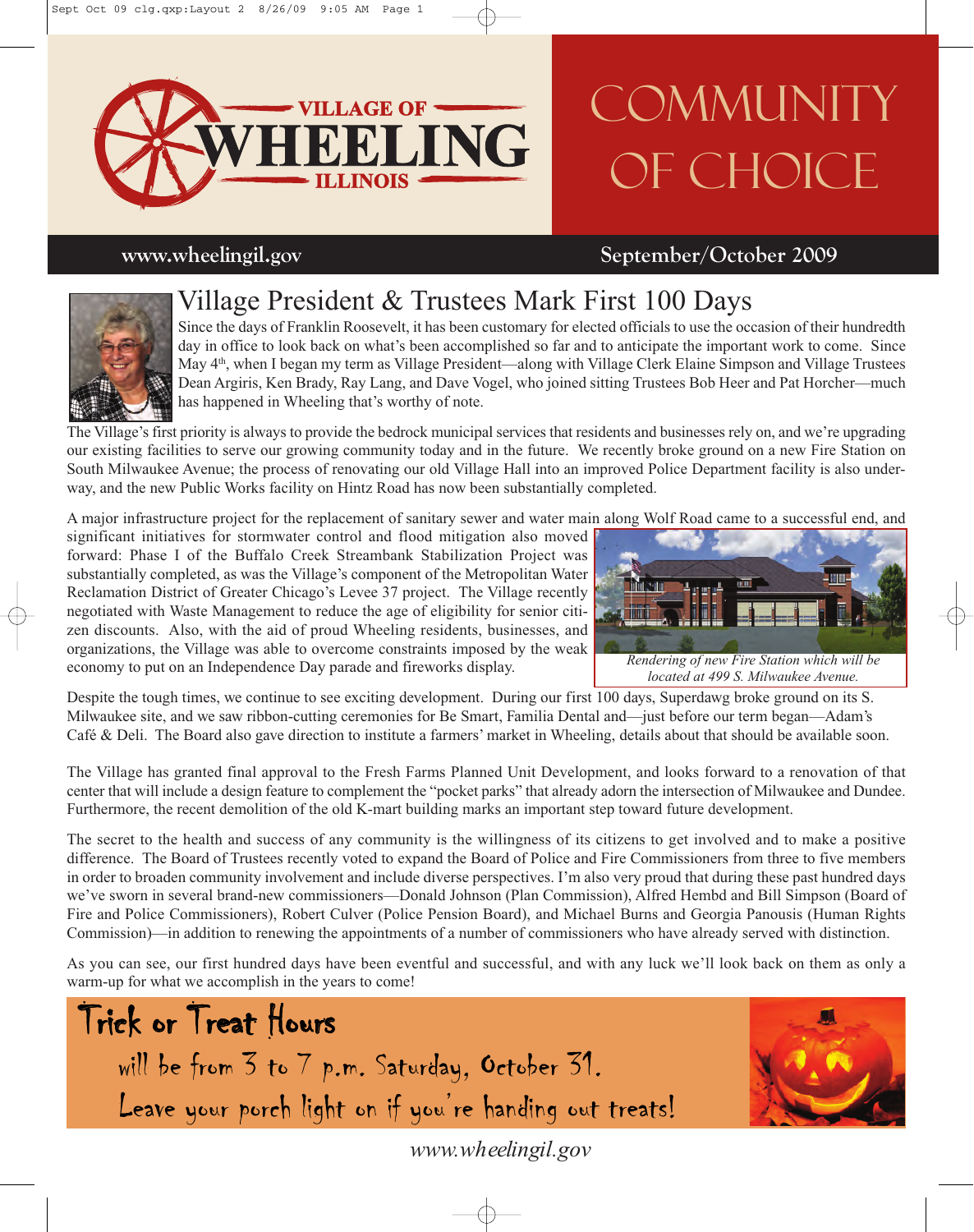# WELCOME TO WHEELING

## Village Board Highlights

*Recent Village Board Actions* View Board meetings on Comcast Channel 17, AT&T (U-Verse) Channel 99

#### **Proclaimed**

- -National Garden Week
- -Skipper's Gyros 25 years in Wheeling
- -James R. Callanan Day June 5, 2009
- Knights of Columbus 50 years in Wheeling
- -Tanya Josek Winner of 2009 Fairchild Challenge
- -Honoring retired Indian Trails Public Library Director Tamiye Meehan

#### **Approved/Authorized**

-Agreement Between the Village of Wheeling and Morgan/Harbour Construction for the Construction and Remodeling of the Existing Police Department Headquarters -Proposal from Insituform Technologies USA Inc. for the 2009 Sanitary Sewer Relining Program

-Final Planned Unit Development, Special Use, Site Plan, and Appearance Approval for Redevelopment of Fresh Farms Shopping Center, 267-315 E. Dundee Rd. and 4-20 S. Milwaukee Ave.

-Special Use for an Early Childhood Specialty School - 710 S. Milwaukee Avenue -Special Use and Associated Site Plan Approval for a Tavern with Live Music - 322 N. Milwaukee Ave.

Amendment to Title 2, Chapter 2.03, Section 2.03.010(b) of the Wheeling Municipal Code Regarding the Meeting Times of the Wheeling Village Board

-Proposal from Alpha Paintworks, Inc. for Contractual Services for Sandblasting and Recoating of Fire Hydrants

-Special Use and Associated Site Plan Approval for St. Joseph the Worker Parish Consisting of the Existing Church/School, Existing Convent, Existing Parish Office/Rectory, and New Social Hall Building

-Third Amendment to the Redevelopment Agreement for the Prairie Park Development

Amendment to Title 2 of the Wheeling Municipal Code Regarding the Number of Members of the Board of Fire and Police Commission

### Welcome new Wheeling Businesses!

**Advanced Communications Services** 28 W. Dundee Road *Cell phone sales*

> **Be Smart** 300 McHenry Road *Resale shop*

**Creation Technologies Illinois, Inc.** 1475 Wheeling Road *Manufacturer of electronics*

> **Kissel's Spiced Jam, Inc.** 1120-B Larkin Drive *Manufacturer of jam*

**MMAWarehouse.com** 747 Glenn Avenue *Martial Arts online retail shop*

**Samjung America Corp.** 535 N. Wolf Road *Office*

**Sentry Security** 339 Egidi Drive *Alarm installation & monitoring*

These Business have Relocated

**Genix Therapeutics, LLC** to 333 N. Wolf Rd.

**Chicago Professional Center** to 500 Harvester Court, #6



Judy Abruscato





Ken Brady



Bob Heer



Patrick Horcher



Lang



Dave Vogel



**The Village of Wheeling President and Board of Trustees** 

*www.wheelingil.gov*

**Watch all Village Board meetings as well as Plan Commission meetings on demand at www.wheelingil.gov**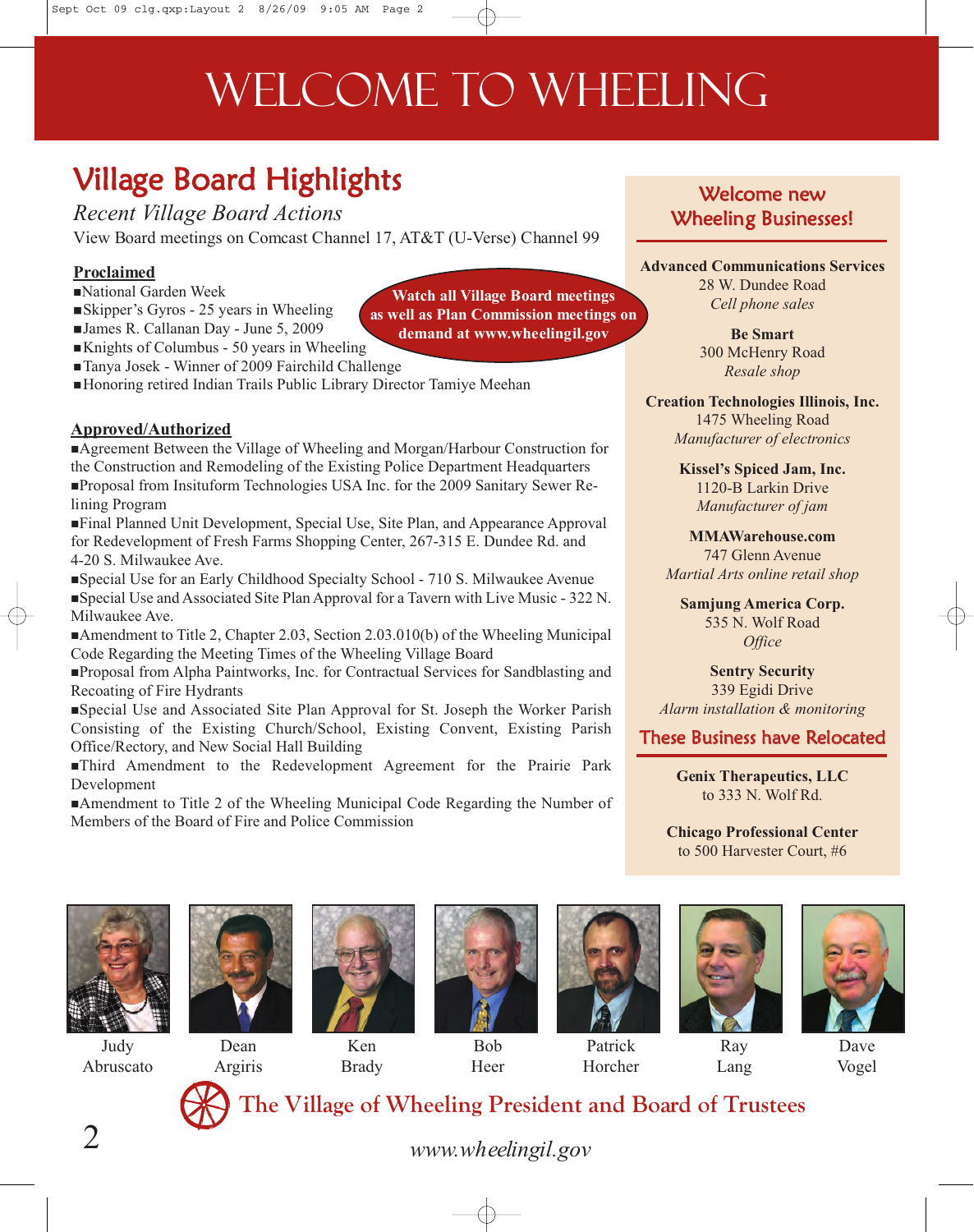# WELCOME TO WHEELING

## The Clerk's Corner



Village Clerk, Elaine Simpson

### *REMEMBER - WE ARE HERE TO HELP YOU*

Just a reminder that the children are back in school so when driving through residential areas, please be aware that a child could dart out between cars chasing a ball or other toy. Children do not always look where they are going.

On September 16th the water ban is removed and sprinkling of lawns and gardens between the hours of noon and 6pm is once again allowed.

 $\mu_{\text{amp}}$  I Am  $\mu_{\text{a}}$ 

On September 12th from 11:00 a.m. to 5:00 p.m. at Market Square there will be a pig roast to help raise money to send children

to Camp "I Am Me" sponsored by the Illinois Fire Safety Alliance. Camp "I Am Me" provides the setting for burn survivors up to 16 years old to share their common experiences while being able to play and not feel self conscious. The fundraiser will include games, raffles, and delicious food. The fire and police department are also present to meet and greet the residents. I have gone the past couple of years and it's a lot of fun, the food is good, and you get to meet the village's finest police and fire representatives and socialize with your neighbors.

Wheeling Citizens' Police Academy Alumni Association (W.C.P.A.A.A.) is a not-for-profit organization that raises funds to purchase necessary equipment for the Wheeling Police Department that is not available through the Village budget. The growth of the W.C.P.A.A.A. in the past 10 years encourages us to continue to provide the valuable resources we do for the life-saving equipment our Wheeling Police Officers need. We ask for you to help by joining the Dominick's eScrip program. By registering your Dominick's Fresh Values Card, 4% of your purchase will go to support the Alumni's efforts at no additional cost to you. You can contact them with your Dominick's card number by phone at 847.604.1958 or by e-mail at betty.giam@sbcglobal.net.

## Health Happenings



*...brought to you by the Wheeling Board of Health*

## October is Breast Cancer Awareness **Month**

### **Early Detection: Do you know the facts?**

The National Breast Cancer Foundation estimates that each year over 200,000 women will be diagnosed with breast cancer and over 40,000 will not survive the battle. One women in eight either has, or will develop, breast cancer in her lifetime. Approximately 1,700 men will be diagnosed with breast cancer and 450 will die of it each year.

If detected early, the five year survival rate exceeds 96%. Mammograms are among the best early detection methods, yet 13 million U.S. women 40 years of age or older have never had a mammogram. An early detection plan should include:

Beginning at age 20: Performing self-exams and looking for any signs of change.

Age 20 to 39: Scheduling clinical exams every three years.

By the age of 40: Having a baseline mammogram and annual clinical exam.

Ages 40-49: Having a mammogram every one to two years depending on previous findings.

Ages 50 and older: Having a mammogram every year.

All Ages: Recording personal exams, mammograms and doctor appointments on a calendar or in a detailed file.

The National Cancer Institute and U.S. Department of Health and Human Services recommend that women in their forties and older have mammograms every one to two years. A complete early detection plan also includes regular clinical examinations by a trained medical professional. You should also do monthly selfexams.

For more information go to www.nationalbreastcancer.org.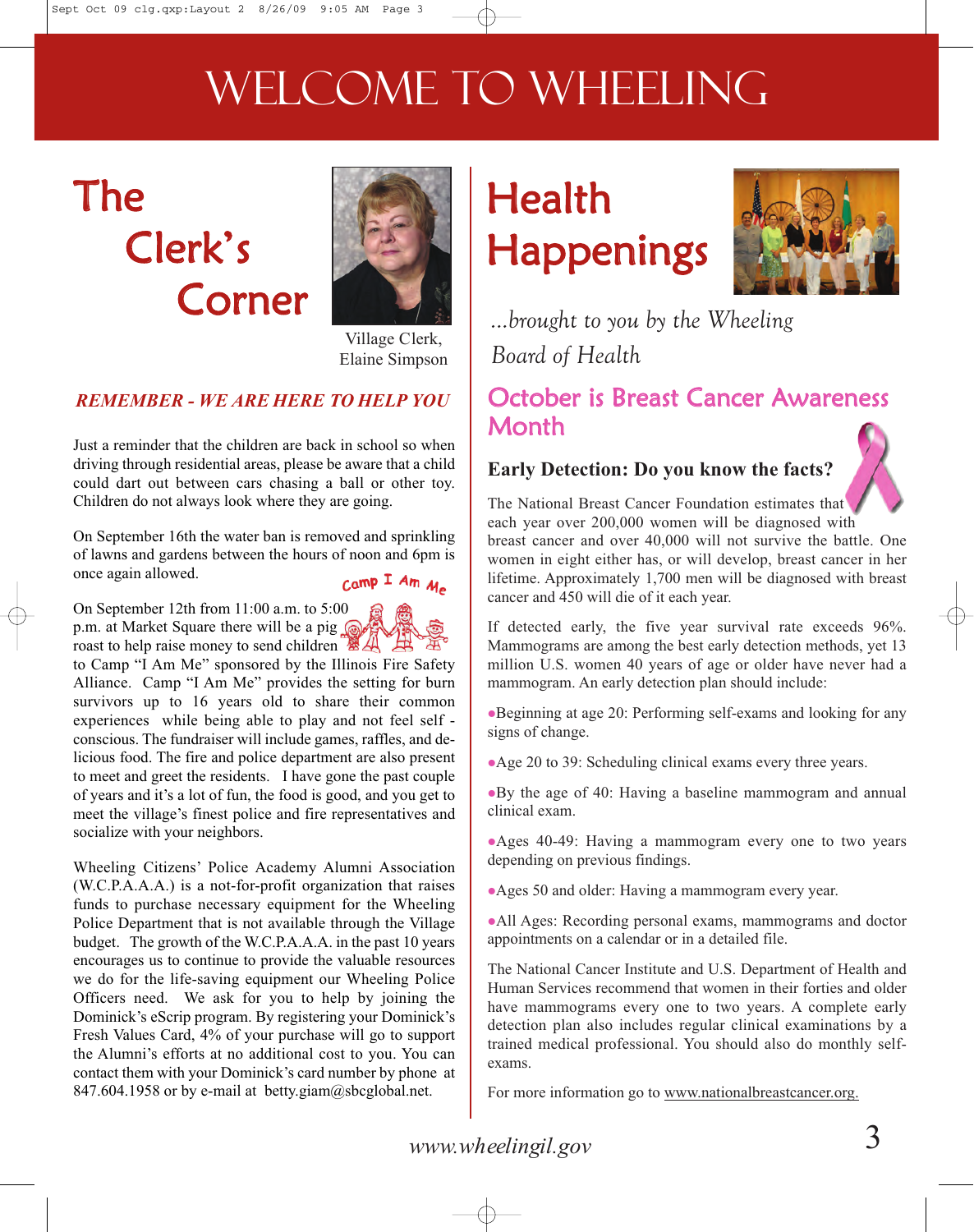# Police & Fire Departments



## Police Department Wins National Award

Congratulations to the Wheeling Police Department on winning 1st place in the 2008-2009 International Association of Chiefs of Police National Law Enforcement Challenge! This award is all the more gratifying for the Village of Wheeling based on the fact that approximately 800 Law Enforcement agencies of the same size in the country were eligible for the award as well as many other agencies internationally.

#### *What is the Law Enforcement Challenge Program?*

The Law Enforcement Challenge is a competition between similar sizes and types of law enforcement agencies. It recognizes and rewards the best overall traffic safety programs in the United States. The areas of concentration include efforts to enforce laws and educate the public about occupant protection, impaired driving, and speeding. Departments submit an application which documents their agency's efforts and effectiveness in these areas. The winning safety programs are those that combine officer training, public information, and enforcement to reduce crashes and injuries within its jurisdiction.

## Fall Safety Tips

The children are back in school, the days are getting shorter, and the leaves are changing colors – fall is on its way! With these changes also come the risks associated with seasonal hazards. By taking some simple precautions, you and your family can safely enjoy the season.



Now that children are back in school, exercise increased caution when driving in school zones and in all residential neighborhoods. Children walking to and from school or at bus stops may not always be on the lookout for vehicles – be prepared to stop. Parents, please emphasize the importance of walking to school and bus stops by use of the sidewalks and not walking in the streets. Remind children to look both ways when crossing the streets, to cross at the corners, and to always obey traffic signal devices and signs.

As the leaves begin to fall, please help in preventing subdivision flooding due to fall rains by raking the leaves off the storm sewer manhole covers. To minimize this problem, do not rake your leaves into the street! Excess leaves can build up on storm sewer manholes and eventually plug or block these manholes during normal fall rains. This can cause storm water to back up onto your property and may cause localized flooding.

When children are out Trick-or-Treating, please make sure their costumes do not block their vision and their costumes are made from fire-resistant materials. Restricted vision due to masks can lead to children tripping and falling down while walking or stepping up to doorways. A slight breeze or a child backing up near a doorway may cause part of their costume to come in contact with decorative candles or illuminated jack-o-lanterns. Finally, remind your children to not eat any treats, until you have had a chance to personally inspect each one. If in doubt, throw it out!

Burning leaves and landscape waste is strictly prohibited in Wheeling. Burning leaves creates environmental pollution, makes it hard for residents with respiratory diseases to breathe, and can spread fire to your home or garage. Please recycle your leaves and landscape waste appropriately. Landscape waste pick up by Waste Management continues until November 30.

When putting away the lawnmower, hedge trimmers, and weed wacker for the season or preparing your snow blower for the pending arrival of winter, *do not* pour old gasoline down the storm sewers! It is very dangerous and potentially lethal to you, your family, your neighbors, as well as the members of the Public Works Department who maintain the sewers. Gasoline vapors can backtrack into homes, basements, and sump pump pits. In the right concentration and with the flick of an electrical switch, an explosion can occur. Instead, pour the gasoline into a nearly full tank of gasoline in your personal vehicle. If you mix small engine oil with your gasoline by adding it to a nearly full tank of gasoline in your personal vehicle, the actual amount of oil is negligible and will not harm your vehicle's engine.

Have your furnace or boiler professionally serviced. It will save you money by running more efficiently, will most likely not break down when it's much colder during the winter, and is less likely to cause your home to catch fire or for Carbon Monoxide (CO) to leak into your home. Be sure to keep all combustibles a minimum of 30 inches away from your furnace, boiler, and water heater.

Keep these safety tips in mind as we enter the Fall Season!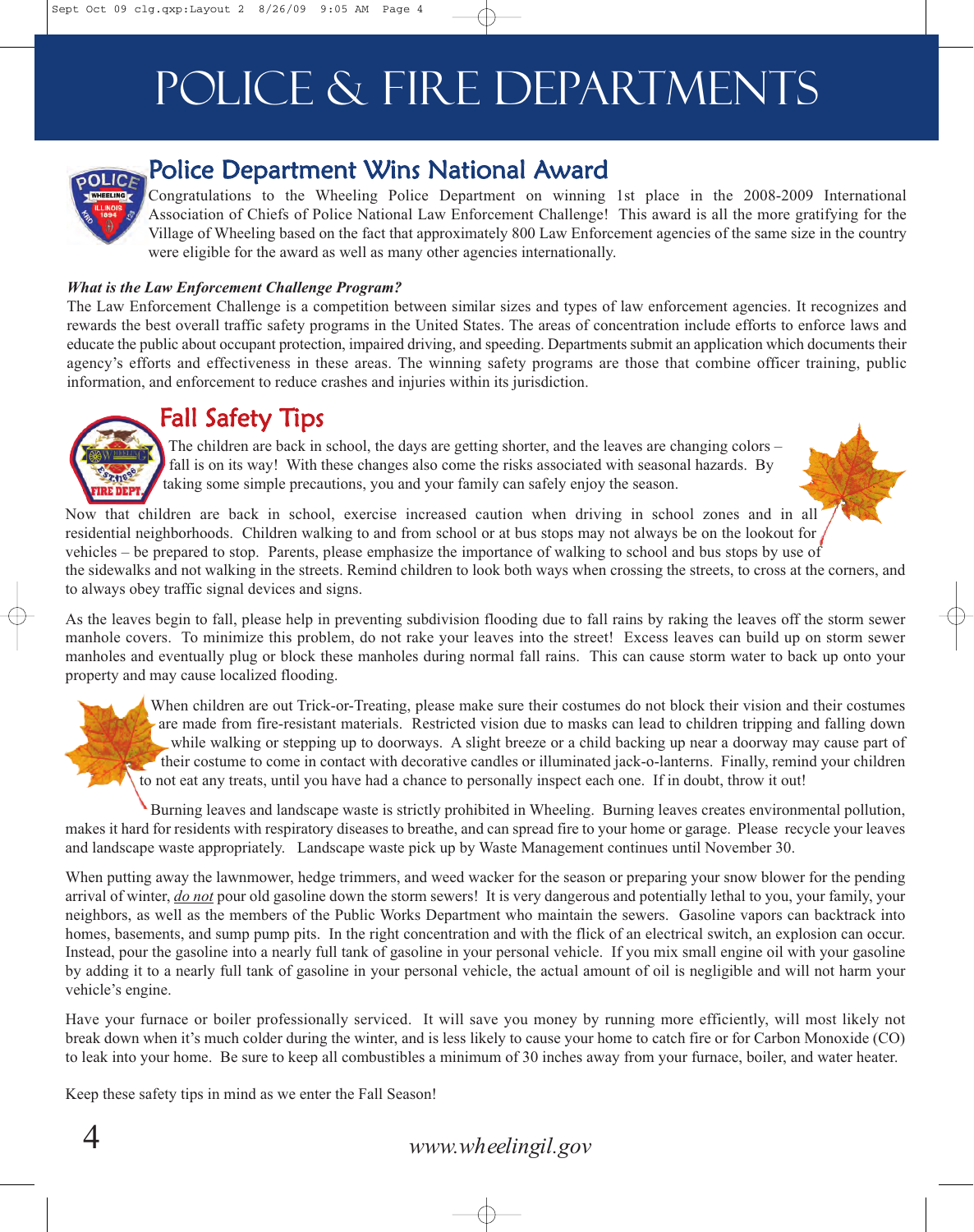## Community Development & Public Works

### One-Day Document Destruction Event



The Village of Wheeling is hosting a one-day document destruction event (DDE), sponsored by the Solid Waste Agency of Northern Cook County (SWANCC) on Saturday, October 3, 2009. The event will take place at the

Wheeling Metra Station East Commuter Lot - located at Dundee Road and Northgate Parkway - from 9:00 a.m. to 11:00 a.m., rain or shine. The collection is for SWANCC-member residents at no charge. Wheeling is a member of SWANCC.

Residents may bring residentially generated paper, such as medical forms, bank statements, personal files, retired tax records and receipts for shredding. Place paper documents into a bag or box for easy removal. It is not necessary to remove paper clips and staples. Binders will need to be removed. *No materials from businesses, schools or other institutions will be accepted.* Documents will be placed in a toter and loaded to a shredder on site. The documents will be cross-shredded, baled and recycled. Please contact 847.229.4626 with any questions.

#### Leaves, Leaves, Leaves….

With the arrival of the autumn season, the Department of Public Works reminds residents that Village Code 11.08.100 prohibits the deposit of leaves into streets and gutters. Leaves intentionally raked into streets and gutters have a clear and immediate effect on the Village's storm sewer system; it can result in clogged storm sewer inlets and subsequent flooding.

The Village's contract with Waste Management provides an alternate, convenient method to dispose leaves and other forms of landscape waste. In addition to (2-ply Kraft) biodegradable paper landscape waste bags, residents may use 32-33 gallon containers clearly marked with a red "X" around body of the container that are emptied and returned to the resident. Containers, when filled, may not exceed 45 pounds in weight. There is no limit to the number of landscape waste paper bags or containers. Yard waste in plastic bags or cardboard boxes will not be collected.

Bundled brush is also collected as part of landscape waste. Brush must be bundled with biodegradable twine or string. Bundles must not weigh over 45 pounds, not exceed 4 feet in length, not exceed 2 feet in diameter, and not contain limbs greater than 3 inches in diameter. There is also no limit to the amount of bundled brush.

Landscape collections will continue until November 30, 2009.

## Holiday Refuse/Recycling Reminder

In observance of Labor Day, September 7, refuse, recycling and landscape waste collections will be delayed by one day.

Waste Management does not observe Columbus Day, October 12, 2009, and will maintain regularly scheduled collections.

## Rain Barrels

Rain barrels are containers that collect and store rainwater from rooftops via downspout that would otherwise be lost to runoff and diverted to storm drains, creeks and rivers. Because it does not contain minerals, chlorine, fluoride or other chemicals, the stored rainwater in barrels provides a supply of water that is ideal for gardens, potted plants/flowers, lawns, and even bicycle and car washing. Rain barrels reduce storm water pollution and conserve water.

The Metropolitan Water Reclamation District of Greater Chicago (MWRDGC) is providing citizens residing within Cook County the opportunity to purchase 55-gallon rain barrels, in different colors (first come, first serve basis), at a cost of \$40.00. The barrels must be purchased by charge only and picked up at one of three locations in Cook County. Please contact MWRDGC directly at 312.751.6633 or visit www.mwrd.org for additional information.

Residents are reminded to please keep barrels hidden or camouflaged (behind bushes, etc.) if possible and to keep them along the side or rear of lots.

### Wheeling Infrastructure Improvement **Updates**

**Wolf Road Sanitary Sewer & Water Main Replacement Project** - The contractor has reached the final stages of this project which included upgrading of undersized sanitary sewers and streamlining of the water infrastructure along Wolf Road by abandoning old 6" cast iron water mains. The project was substantially completed in July and only restoration remains to be completed.

**2009 Street Light Replacement Program** - Work on this year's street light program was successfully completed in late July and replacements were made on Gilman Avenue, Willis Avenue, Seton Court and Sunrise Drive. The program consisted of removing 16 existing concrete street lights and replacing them with aluminum poles with new LED fixtures.

**2009 MFT Street Improvement Program** - Construction began in May on Sycamore Lane, Cherrywood Drive, Anthony Road and Scott Street. The contractor has been on schedule throughout this project, and completion is estimated for mid-September.

**2009 Sidewalk Removal and Replacement Program** is tentatively scheduled to begin in September with the replacement of deteriorated public sidewalks. Areas programmed for construction are Arlington Club, East Chester and the Ridgefield Subdivisions.

**Phase I Buffalo Creek Streambank Stabilization Project** – The Contractor has finished the installation of the gabion wall systems over the entire project. Currently, the project is approximately 75% complete. Items such as earth excavation, seeding, installation of emergent plugs and final restoration remain to be completed.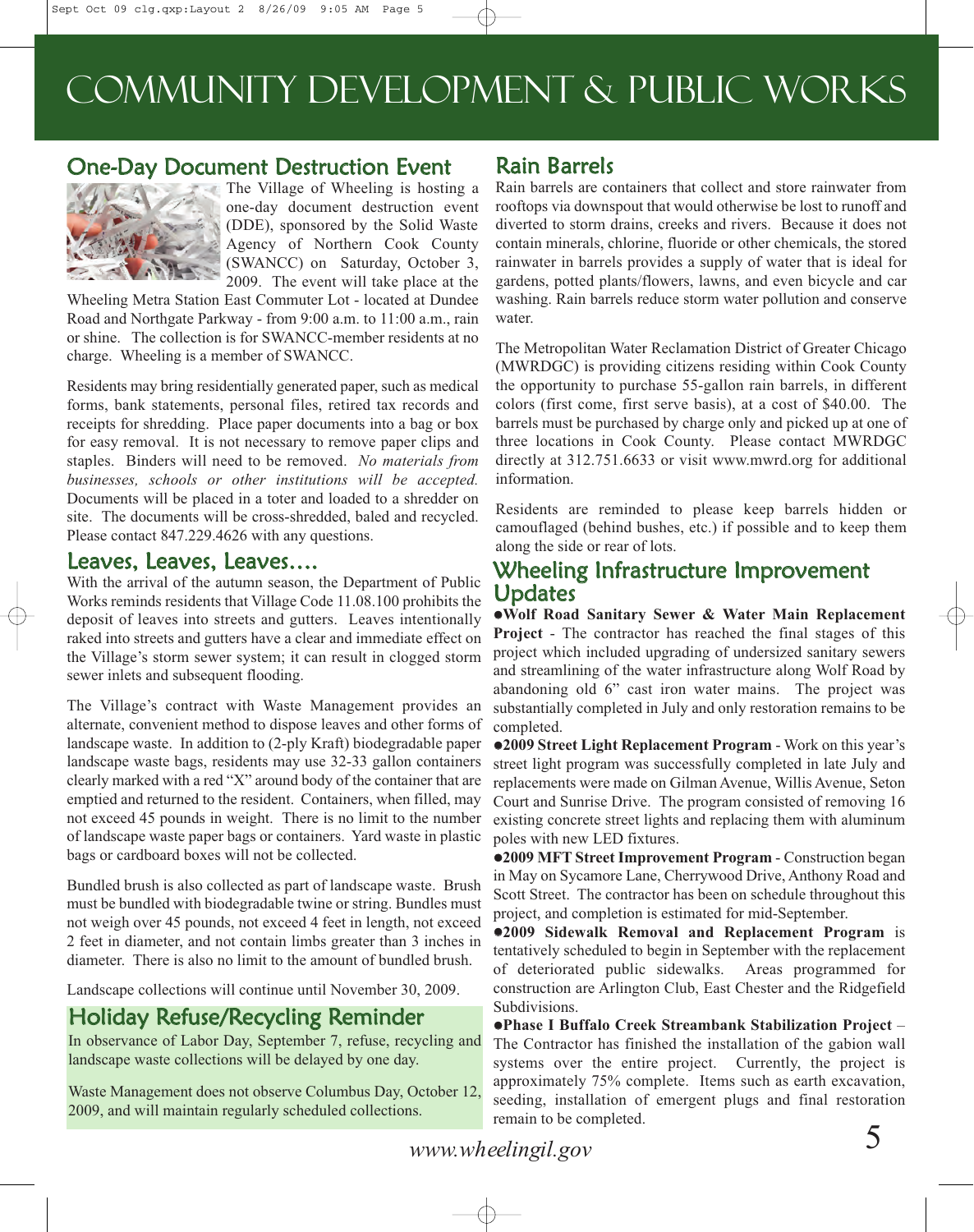# SENIOR SERVICES



## Pavilion Senior Center \* 199 N. First St. \* 847.459.2670

*The Pavilion Senior Center in Wheeling announces the following programs to be offered to area senior citizens. Anyone 55 years or better is welcome to join the activities or volunteer services to assist or share talents with others.*

## Congregate Dining Comes to the Pavilion**!**

Starting in October, The Wheeling Pavilion Senior Center will begin a new congregate dining program for older adults 60 years and better. The program will highlight the diversity of Wheeling by offering a variety of ethnic favorites as well as American standards. Services and information will be available in many languages including Spanish, Russian, Polish, Korean, and others as needed. A nutritionally balanced lunch will be served Monday, Wednesday, and Friday from 11:30 a.m. until 1:00 p.m. to registered participants. Social activities and informational programs will be a part of this program as well. Each participant will receive written information regarding the cost of the meal and have the opportunity to contribute to part or all of the cost. This program will run from October 2009 through September 2010. Funds for this program are provided through an award from AgeOptions under the American Recovery and Reinvestment Act, through the Illinois Department on Aging and Federal Administration on Aging. For more information regarding how to register or volunteer, please contact the Wheeling Pavilion Senior Center at 847.459.2670 and ask for Shari.

### Tuesday Evenings at the Senior Center

*For those who work during the day, or are looking for something to do in the evenings - check us out!* The Pavilion is now open on Tuesday evenings. We are open for all regular services such as RTA applications, taking appointments for services, registration for programming as well as our *Crafting Group*, *computer classes, open computer access, card games and Wii bowling*. Please call us at 847.459.2670 for the most up to date information on Tuesday evenings!

### Senior Citizen Garbage Discount



Senior citizens in households with one (1) or two (2) senior adults, where at least one is age 62 years or older and the primary home occupant,

are eligible for a reduced garbage collection rate. The reduced rate shall be twenty-five percent (25%) less than regular rates. The discount is applied per household, not per senior. To qualify for a reduced rate, senior citizens must complete an application and attach a copy of their driver's license, state identification card, or birth certificate with the application. A copy of the most recent Waste Management bill with name, address and account number is also required. Applications can be received and accepted at Village Hall, 2 Community Blvd., or by website at www.wheelingil.gov. Once the application is approved by the Village, Waste Management will adjust the account to reflect the discount in the next billing phase. After a senior citizen is approved, there is no need to re-apply each year. For questions, please contact 847.229.4626.

#### *Are you becoming more forgetful? Do you have trouble concentrating? Do you have trouble recalling words and names in conversation? Do you displace things more often?*

#### *Have you become lost when in a familiar neighborhood?*

If you answered yes to any of these questions, you may want to consider a Memory Screening – offered free at the Pavilion Senior Center and provided by Senior Services. Memory Screenings make sense for anyone concerned about memory loss or who experiences warning signs of dementia, whose family and friends have noticed changes in them, or who believe they are at risk due to a family history of Alzheimer's Disease or a related illness. Screenings also are appropriate for anyone who does not have a concern right now but who wants to establish a baseline score for comparison in the future.

**To schedule your Memory Screening please call Jan Christiansen, Senior Services Social Worker at 847.459.2670**.

Do you have somebody in your life who would like someone to check on them each morning? Would you feel better if someone called you each morning, just to say hello?

If you answered yes then you may be looking for the **Telephone Reassurance Program** of the Village of Wheeling Senior Services Department.Volunteers call participants daily



Monday through Friday before 9 a.m. If the volunteer does not reach the participant, emergency contacts are engaged. This program is free of charge and open to all Wheeling residents 55 and better. For more information, please contact Jan Christiansen, Senior Services Social Worker at 847.459.2670.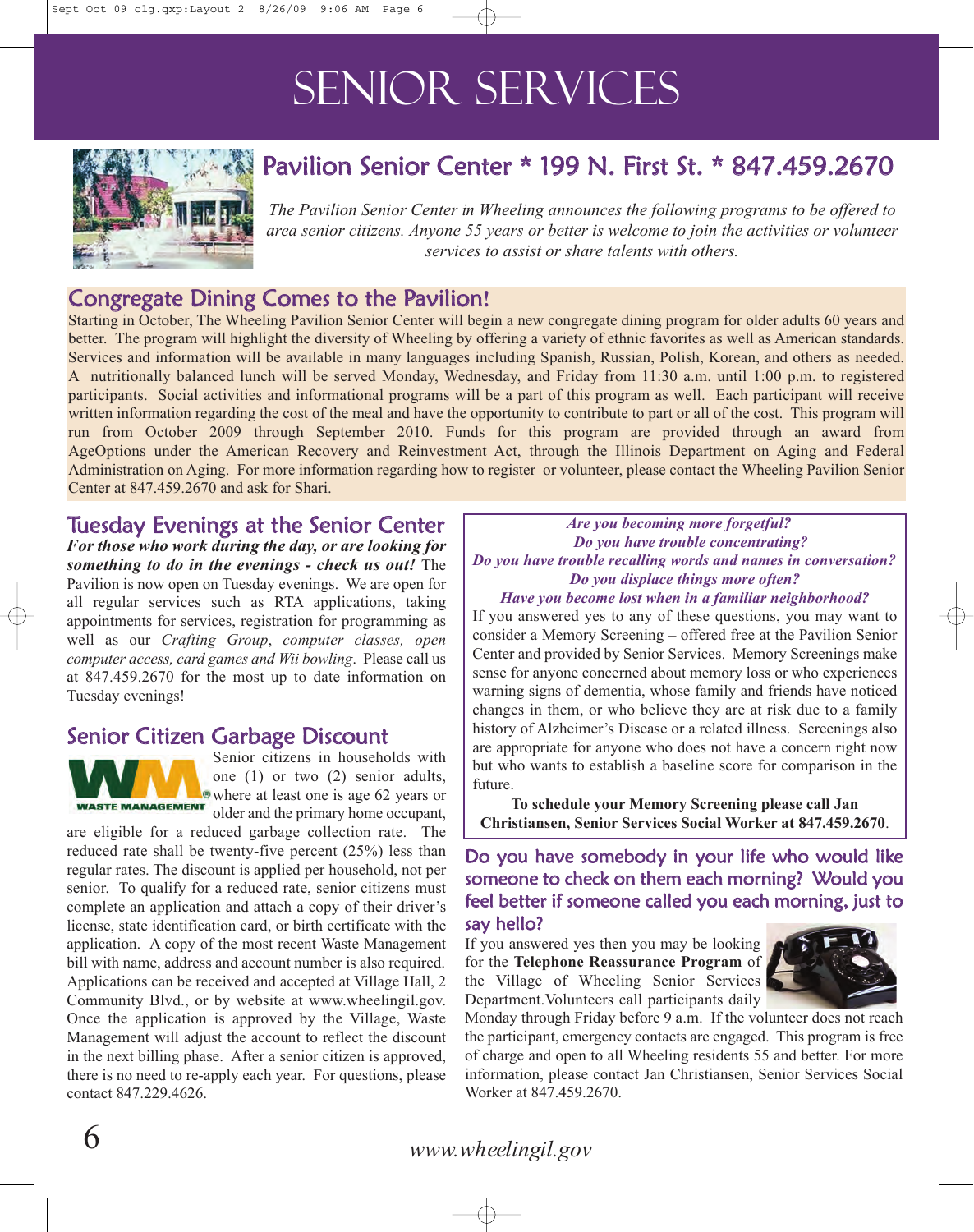# News You Can Use

## Assistance Programs for Wheeling Residents

### CEDA Northwest

The Community and Economic Development Association of Cook County, Inc. (CEDA Northwest) offers a number of programs and emergency assistance for residents, two of which include:

#### **Home Weatherization Program**

This free program is designed to assist income-qualified homeowners in reducing energy costs by cutting heat loss in the home. Assistance can include new weather stripping, insulation, door or furnace repairs to improve energy conservation in the home.

#### **LIHEAP (Low Income Home Energy Assistance Program)**

Income-eligible families may obtain one-time assistance with gas or electricity accounts, and additional emergency assistance may be available in the event a household's utility is disconnected.

To apply for either program or for more information please contact CEDA at (847) 392.2332, TTY (847) 392.8728, or visit their website at www.cedanorthwest.org

#### ComEd's Residential Special Hardship Program

If you're a ComEd Residential Customer who can identify a hardship such as job loss, illness, military deployment or disability, you may be eligible for assistance through ComEd's Residential Special Hardship program. This program provides assistance on your electricity bill through a one-time grant of up to \$1,000 for customers with household incomes up to 400 percent of the federal poverty level (\$84,800 for a family of four) that identify a hardship issue.

The program runs from January 1, 2009, until funds are depleted. To apply, contact your local LIHEAP administering agency. For more information on ComEd CARE Assistance programs visit www.ComEd.com or call 1.888.806.CARE (2273).



## New Business Cuts Ribbon



On Wednesday July 22, 2009, the Wheeling/Prospect Heights Chamber of Commerce and Village of Wheeling staff welcomed Familia Dental with a Ribbon Cutting presided by Village President Judy Abruscato (center).

Dr. Kushan Azad, DMD, gave a tour of the newly built-in clinic and passed out dental hygiene gift bags to attendees. Familia Dental is open for business.

The clinic is located in Lynn Plaza at 542B W. Dundee Road.

*www.wheelingil.gov* 7